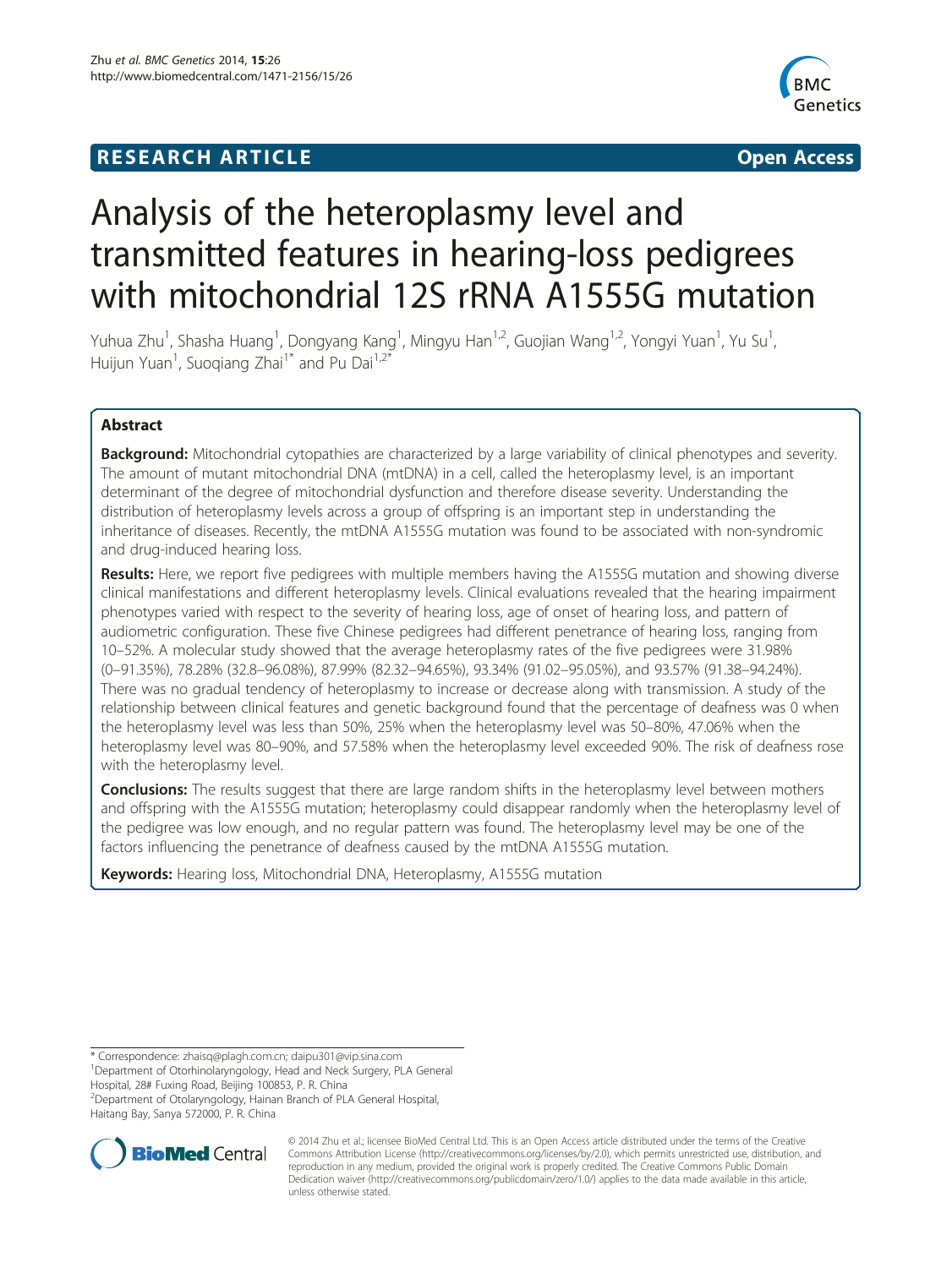# <span id="page-1-0"></span>Background

The mitochondrial 12S ribosomal RNA (rRNA) gene is a hotspot for mutations associated with aminoglycosideinduced, non-syndromic hearing loss. Of these mutations, the A1555G mutation at a highly conserved decoding region of the 12S rRNA has been reported to be associated with hearing loss in many ethnic populations [[1-4\]](#page-7-0). In these pedigrees and individuals, the variable clinical phenotype and incomplete penetrance of the A1555G-induced hearing loss complicates our understanding of this mutation. Many factors could be involved in the variable phenotype of the A1555G mutation; these include ethnic background, environmental influences, aminoglycoside used, nuclear genes, mitochondrial haplotypes/variants, and a possible threshold effect [\[5-9\]](#page-7-0). For example, the mitochondrial tRNA variants tRNA<sup>Glu</sup>A14693G, tRNA<sup>Arg</sup>T10454C, tRNA<sup>Thr</sup>T15908C, and  $tRNA<sup>Ser(UCN)</sup>G7444A$  may contribute to a higher penetrance of hearing loss in pedigrees carrying the A1555G mutation [\[10,11](#page-7-0)]. In addition, as one of the most important hereditary features, the heteroplasmy level of a mitochondrial DNA (mtDNA) mutation may be another influential factor [\[12](#page-7-0)].

The mtDNA is inherited maternally. Heteroplasmy describes a condition in which cells containing mtDNA with pathogenic mutations also contain the normal wildtype mtDNA. The relative amount of mutant mtDNA compared with the wild-type mtDNA in a cell, called the heteroplasmy level, is an important determinant of the degree of mitochondrial dysfunction and therefore the disease severity. The risk for transmission of a mitochondrial disorder is difficult to estimate because of heteroplasmy. Therefore, elucidating the distribution of heteroplasmy levels across a group of offspring is an important step in understanding the inheritance of diseases caused by mtDNA mutations [[13,14](#page-7-0)].

Here, we analyzed the clinical and genetic features of five heteroplasmy pedigrees with aminoglycoside-induced, non-syndromic hearing loss and the A1555G mutation, identified through a nationwide epidemiological survey, to explore the influence of heteroplasmy on the phenotype and inheritance of the A1555G mutation.

#### Methods

#### Subjects and audiological examinations

As part of a genetic screening program for hearing impairment, five Han Chinese families with the 12S rRNA A1555G mutation were identified by the Department of Otolaryngology of the Chinese PLA General Hospital, using mitochondrial 12S rRNA sequence analysis (Figure 1). A comprehensive history and physical examination were used to identify any syndromic finding, a history of aminoglycoside use, and genetic factors related to the hearing impairment in the pedigree members. Age-appropriate audiological examinations, including pure-tone audiometry (PTA) or auditory brainstem response, immittance testing, and distortion product

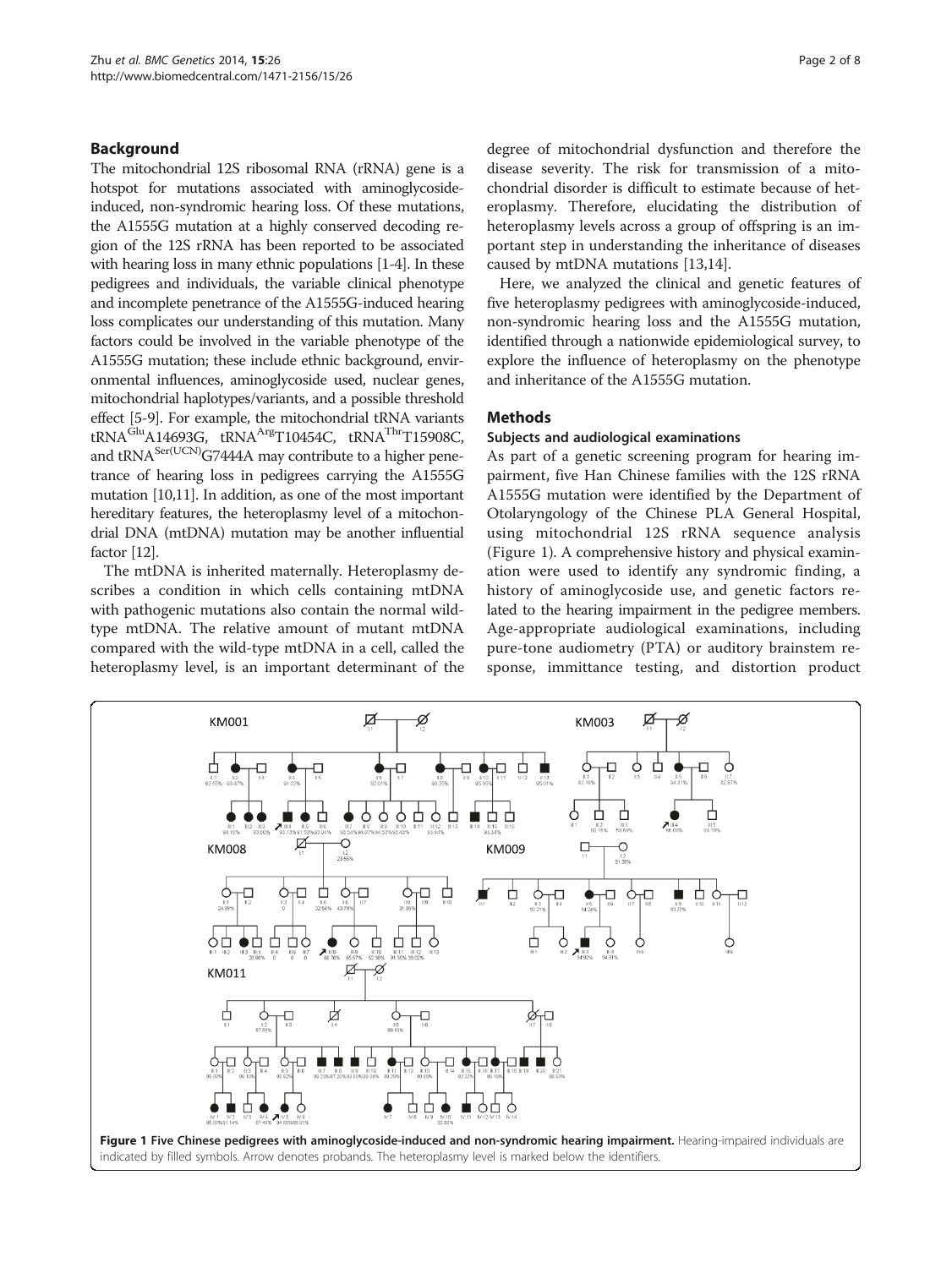otoacoustic emissions, were performed. The PTA was calculated from the sum of the audiometric thresholds at 500, 1000, 2000, and 4000 Hz. The severity of hearing impairment was classified into five grades: normal, <26 decibels (dB); mild, 26–40 dB; moderate, 41–70 dB; severe, 71–90 dB; and profound, >90 dB (Van Camp G. Hereditary Hearing Loss Homepage). Informed consent was obtained from the participants before their participation in the study, in accordance with the Ethics Committee of the Chinese PLA General Hospital. The pedigree maps were constructed using Cyrillic software ver. 2.1.3.1. The penetrance was calculated by dividing the affected number of matrilineal relatives by the total number of matrilineal relatives.

# Molecular study

Genomic DNA was isolated from the whole blood of participants. The subjects' DNA spanning the entire mitochondrial 12S rRNA gene was amplified by PCR [[15\]](#page-7-0). All genotypes were detected by direct sequencing and verified by forward and reverse sequencing using an ABI 3730 automated DNA sequencer (Applied Biosystems, Foster City, CA, USA). The resultant sequence data were compared with the updated consensus Cambridge sequence (GenBank accession number: NC\_012920). The mtDNA A1555G mutation was identified in peripheral blood leukocytes in every patient.

The level of heteroplasmy in peripheral blood leukocytes was determined using SNaPshot technology (Applied Biosystems) to estimate the areas of the peaks of the wild-type (A allele peak) and mutant (G allele peak) alleles at the 1555 site. The heteroplasmy rate was calculated as the area of the G allele/(area of the A allele + area of the G allele). This technique involves PCR amplification of the region of interest, purification of the product, and annealing of a SNaPshot primer that ends one nucleotide 5′ from a known single nucleotide polymorphism (SNP). A single base extension reaction is then performed in the presence of the four fluorescently labeled dideoxynucleotide triphosphates (ddNTPs). Upon excitation with a laser, each different fluorescent dye emits a color specific for a ddNTP, i.e., green for A, blue for G, black for C, and red for T.

A pair of PCR primers (forward, 5′-CCACCTCTTGC TCAGCCTAT-3′; and reverse, 5′-TAGCTCAGAGCGG TCAAGTT-3′) and a SNaPshot probe (5′-TTTTTTTT TTTTTTTTTTTTTTTTTTTCCCTACGCATTTATATA GAGGAG-3′) were designed. The resulting PCR fragment was 436 bp in size. The PCR reactions (Applied Biosystems) were performed in 40-μl volumes according to the following conditions: initial denaturation at 95°C for 2 min, five cycles of 94°C for 20 s, 55°C for 30 s, and 72°C for 40 s, and then five cycles of 94°C for 20 s, 53°C for 30 s, and 72°C for 40 s, followed by 25 cycles of 94°C for 30 s, 52°C for 30 s, and 72°C for 40 s, with a final 5-min extension at 72°C. After the PCR, SNaPshot extension reactions were carried out on an ABI PRISM 3730 DNA sequencer (Applied Biosystems). All samples were genotyped using GeneMapper software.

The DNA fragments spanning the entire coding region of GJB2 gene were amplified by PCR using the following oligodeoxy-nucleotides: forward-5′TATGACACTCCCC AGCACAG' and reverse-5′GGGCAATGCTTAAACTG GC3′. PCR amplification and subsequent sequencing analysis were performed as detailed elsewhere. The results were compared with the wild type GJB2 sequence (GenBank accession number: M86849) to identify the mutations.

# Results

# Clinical characteristics of the hearing-loss patients in five pedigrees

A comprehensive history and physical and audiological examinations were performed to identify syndromic phenotypes. The history of aminoglycoside use and genetic factors related to the hearing impairment were identified in all available members of five Chinese pedigrees carrying the A1555G mutation. Comprehensive family and medical histories of probands and other members of these Chinese families showed no other clinical abnormalities, including visual dysfunction, diabetes, muscular diseases, and neurological disorders. All pedigrees had multiple affected individuals (Figure [1\)](#page-1-0). There were 36 individuals with aminoglycoside-induced, non-syndromic bilateral hearing loss in these five pedigrees, including seven individuals from whom no blood samples were obtained (KM001-III-2, KM001-III-14, KM008-III-3, KM011-III-19, KM011-III-20, KM011-IV-7, and KM011- IV-11), one who had died (KM009-II-1), and two who were lacking hearing test results (KM003-II-5 and KM009-II-9). The remaining 26 individuals with aminoglycosideinduced or non-syndromic bilateral hearing loss had different clinical characteristics (Table [1\)](#page-3-0). The age of these 26 individuals ranged from 18 to 52 years. The age of onset of the hearing loss ranged from less than one year to 20 years in 13 patients, while the other 13 individuals or their family members did not remember the specific time of onset. All had a history of receiving aminoglycoside antibiotics, except five individuals who were not certain (Table [1](#page-3-0)). Meanwhile all normal hearing members carrying the 1555A > G mutation have no history of aminoglycosides usage. Audiological evaluations revealed symmetric hearing impairment in all 26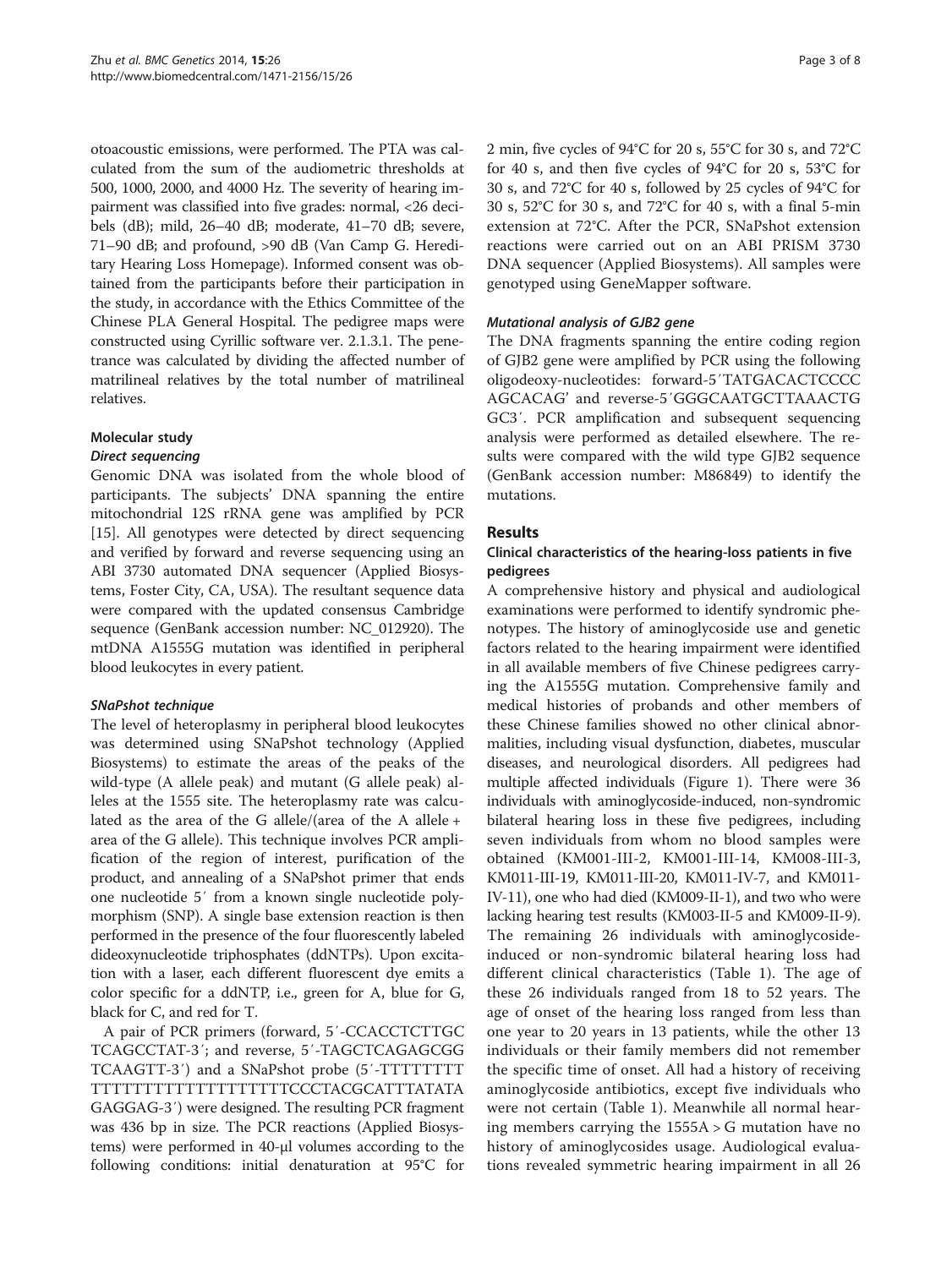| Subject      | Gender | Age | <b>Audiometric</b><br>configuration | Use of<br>aminoglycosides | Age at<br>onset (y) | ۔<br>PTA (dB)<br>right ear | PTA (dB)<br>left ear | Level of<br>hearing<br>impairment | Heteroplasmy<br>rate $(%)$ |
|--------------|--------|-----|-------------------------------------|---------------------------|---------------------|----------------------------|----------------------|-----------------------------------|----------------------------|
| KM001-II-2   | F.     | 50  | Slope                               | Yes                       | $\mathbf{1}$        | 76                         | 70                   | Severe                            | 93.47                      |
| KM001-II-4   | F      | 45  | Slope                               | Yes                       | Not known           | 40                         | 51                   | Mild                              | 91.02                      |
| KM001-II-6   | F      | 43  | Slope                               | Yes                       | Not known           | 41                         | 41                   | Moderate                          | 92.01                      |
| KM001-II-8   | F      | 41  | Slope                               | Not known                 | Not known           | 76                         | 63                   | Moderate                          | 93.25                      |
| KM001-II-10  | F      | 39  | Slope                               | Not known                 | Not known           | 40                         | 39                   | Mild                              | 95.05                      |
| KM001-II-13  | M      | 36  | Slope                               | Yes                       | Not known           | 54                         | 60                   | Moderate                          | 95.01                      |
| KM001-III-1  | F      | 29  | Slope                               | Yes                       | 1.5                 | 74                         | 74                   | Severe                            | 94.16                      |
| KM001-III-3  | F      | 23  | Slope                               | Yes                       | $\overline{2}$      | 93                         | 95                   | Profound                          | 93.60                      |
| KM001-III-4  | M      | 24  | Slope                               | Yes                       | $\mathbf{1}$        | 95                         | 93                   | Profound                          | 93.13                      |
| KM001-III-5  | F      | 22  | Slope                               | Yes                       | Not known           | 43                         | 54                   | Moderate                          | 91.50                      |
| KM001-III-7  | F      | 22  | Slope                               | Yes                       | 12                  | 50                         | 70                   | Moderate                          | 93.54                      |
| KM003-III-4  | F      | 18  | Slope                               | Yes                       | Not known           | 103                        | 100                  | Profound                          | 96.08                      |
| KM008-III-8  | F      | 19  | Slope                               | Yes                       | $\overline{2}$      | 104                        | 109                  | Profound                          | 66.76                      |
| KM009-II-5   | F      | 44  | Slope                               | Yes                       | Not known           | 98                         | 76                   | Severe                            | 94.24                      |
| KM009-III-3  | M      | 20  | Slope                               | Yes                       | Not known           | 98                         | 95                   | Profound                          | 94.92                      |
| KM011-III-7  | M      | 35  | Slope                               | Yes                       | 6                   | 83                         | 80                   | Severe                            | 86.23                      |
| KM011-III-8  | M      | 30  | Flat                                | Not known                 | 20                  | 59                         | 68                   | Moderate                          | 87.20                      |
| KM011-III-9  | M      | 52  | Slope                               | Yes                       | 3                   | 100                        | 100                  | Profound                          | 83.58                      |
| KM011-III-11 | F      | 45  | Slope                               | Yes                       | Not known           | 51                         | 55                   | Moderate                          | 89.29                      |
| KM011-III-15 | F      | 40  | Flat                                | Yes                       | 3                   | 110                        | 110                  | Profound                          | 82.32                      |
| KM011-III-17 | F      | 37  | Slope                               | Yes                       | $\overline{4}$      | 69                         | 73                   | Moderate                          | 85.19                      |
| KM011-IV-1   | F      | 26  | Slope                               | Not known                 | Not known           | 46                         | 49                   | Moderate                          | 85.87                      |
| KM011-IV-2   | M      | 24  | Slope                               | Not known                 | Not known           | 51                         | 48                   | Moderate                          | 91.14                      |
| KM011-IV-4   | F      | 20  | Slope                               | Yes                       | 2                   | 109                        | 103                  | Profound                          | 87.48                      |
| KM011-IV-5   | F      | 20  | Slope                               | Yes                       | Not known           | 93                         | 93                   | Profound                          | 94.65                      |
| KM011-IV-10  | F      | 20  | Flat                                | Yes                       | $\overline{2}$      | 94                         | 93                   | Profound                          | 93.80                      |

<span id="page-3-0"></span>

|  |  |  | Table 1 Summary of clinical data on deafness in five Chinese pedigrees carrying a heteroplasmic A1555G mutation |  |  |  |
|--|--|--|-----------------------------------------------------------------------------------------------------------------|--|--|--|
|--|--|--|-----------------------------------------------------------------------------------------------------------------|--|--|--|

individuals (Figure [2\)](#page-4-0). However, the subjects exhibited variable severity of the hearing impairment, with two, ten, four, and ten subjects having mild, moderate, severe, and profound hearing impairment, respectively. The subjects also had different audiometric configurations; two subjects had flat patterns, and 24 had slope patterns. The five Chinese pedigrees exhibited different hearing loss penetrance: 52%, 18.2%, 10%, 26.7%, and 44.1% (Table [2\)](#page-4-0), with an average penetrance of 30.2%.

# Mutational screening of the 12S rRNA gene in maternal subjects

To elucidate the molecular basis of the hearing loss, we initially performed a mutational analysis of the mitochondrial 12S rRNA gene in all affected maternally related individuals in the five pedigrees who were seen in the Department of Otolaryngology of the Chinese PLA General Hospital. Initially, 66 individuals were detected. DNA spanning the 12S rRNA from each subject was PCR amplified and sequenced. Sixty-two individuals harbored a heteroplasmic mtDNA A1555G mutation in the 12S rRNA gene, with different relative sizes of the A and G peaks (Figure [3](#page-5-0)). The other four individuals appeared to have no A1555G mutation (KM008-II-3, KM008-III-5, KM008-III-6, and KM008-III-7), as we did not find any G mutation peak in the direct sequencing graphs of these four individuals. However, if the heteroplasmy rate was too high or too low, we would not have been able to distinguish homoplasmy, heteroplasmy, or wild type using standard Sanger sequencing technology.

# Mutational analysis of GJB2

To examine the role of GJB2 gene in the phenotypic expression of the A1555G mutation, we performed the mutational screening of GJB2 gene in probands of these five Chinese pedigrees. No GJB2 mutation was found. Indeed, the absence of a GJB2 gene mutation in these hearing impaired subjects suggested that the GJB2 gene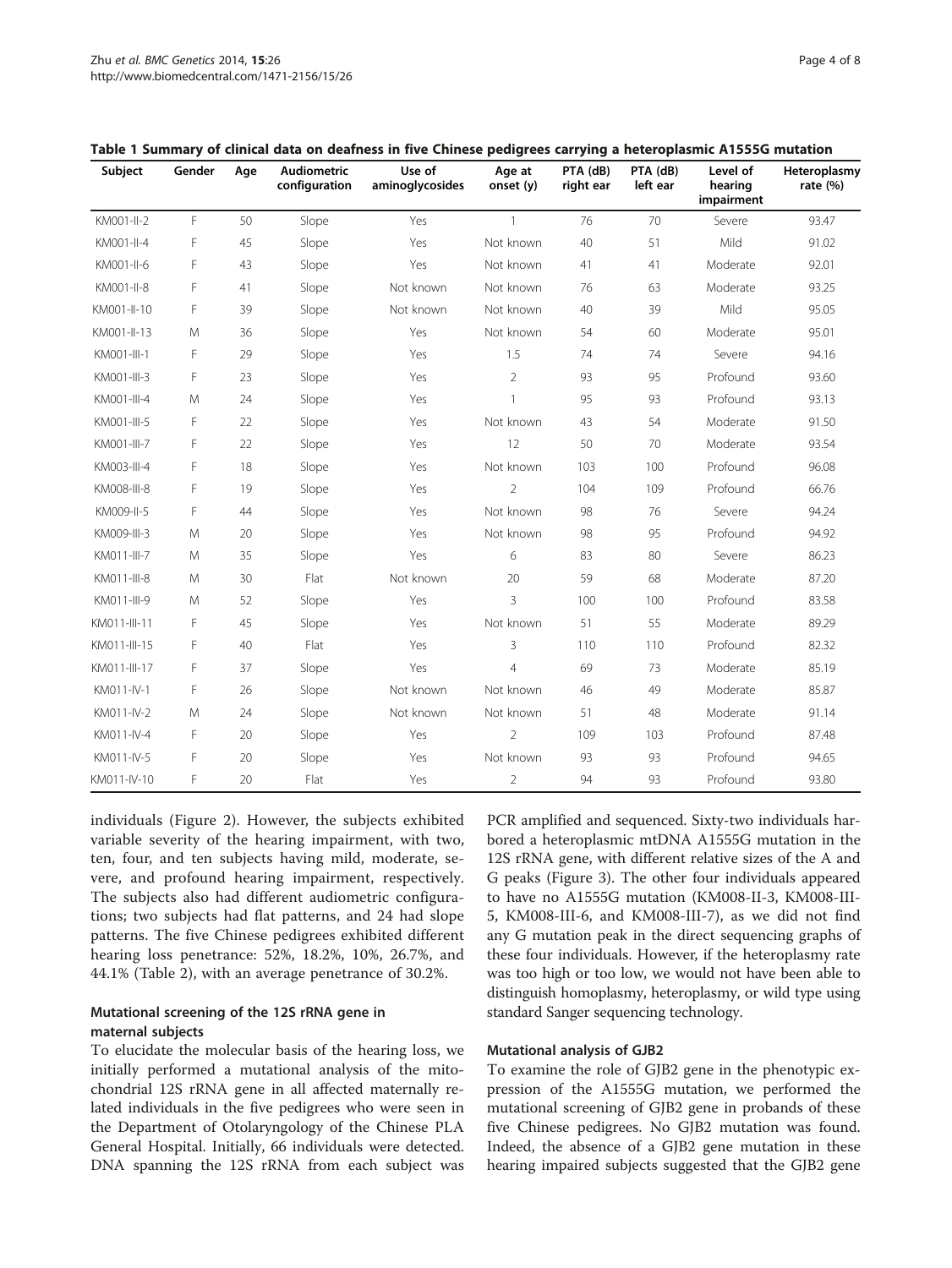<span id="page-4-0"></span>

might not modify the phenotypic effects of the A1555G mutation in them.

# Analysis of the heteroplasmy levels of family members

To identify the A1555G mutation and explore the heteroplasmy inheritance pattern, we used the SNaPshot technique to quantify the heteroplasmy level. The average heteroplasmy rates differed among the five pedigrees (Table 2, Figures [1](#page-1-0) and [3\)](#page-5-0). The average heteroplasmy rate of the KM001 pedigree was 93.34% (range, 91.02–95.05%); the average heteroplasmy rates of generations II and III in the KM001 pedigree were 91.19% and 91.43%, respectively. The average heteroplasmy rate of the KM003 pedigree was 78.28% (range, 32.87–96.08%), with average

| Table 2 Summary of genetic and molecular data for 5 Chinese families carrying the heteroplasmy A1555G mutation |  |
|----------------------------------------------------------------------------------------------------------------|--|
|----------------------------------------------------------------------------------------------------------------|--|

| Pedigree     | Number of                | Number<br>of patients | Penetrance <sup>a</sup><br>(%) | Generation             | Number of<br>generation | Heteroplasmy level <sup>b</sup> (%) |       |                        |               |
|--------------|--------------------------|-----------------------|--------------------------------|------------------------|-------------------------|-------------------------------------|-------|------------------------|---------------|
|              | matrilineal<br>relatives |                       |                                |                        |                         | Min                                 | Max   | <b>Generation mean</b> | Pedigree mean |
| <b>KM001</b> | 25                       | 13                    | 52                             | Ш                      | 7                       | 91.02                               | 95.05 | 93.19                  | 93.34         |
|              |                          |                       |                                | $\mathbb{H}$           | 11                      | 91.50                               | 94.16 | 93.43                  |               |
| KM003        | 11                       | $\overline{2}$        | 18.2                           | $\mathsf{I}$           | 3                       | 32.87                               | 94.31 | 69.76                  | 78.28         |
|              |                          |                       |                                | $\mathbb{H}$           | 4                       | 58.69                               | 96.08 | 84.68                  |               |
| <b>KM008</b> | 20                       | $\overline{2}$        | 10                             |                        | 1                       | 23.55                               | 23.55 | 23.55                  | 31.98         |
|              |                          |                       |                                | $\mathbb{I}$           | 5                       | $\mathbf{0}$                        | 43.79 | 26.63                  |               |
|              |                          |                       |                                | $\mathbb{H}$           | 9                       | $\mathbf{0}$                        | 91.35 | 35.89                  |               |
| <b>KM009</b> | 15                       | 4                     | 26.7                           |                        |                         | 91.38                               | 91.38 | 91.38                  | 93.57         |
|              |                          |                       |                                | Ш                      | 3                       | 92.21                               | 94.24 | 93.41                  |               |
|              |                          |                       |                                | $\  \ $                | $\overline{2}$          | 94.41                               | 94.92 | 94.67                  |               |
| <b>KM011</b> | 34                       | 15                    | 44.1                           | $\mathbb{I}$           | $\overline{2}$          | 87.85                               | 88.69 | 88.27                  | 87.99         |
|              |                          |                       |                                | $\  \cdot \ $          | 12                      | 82.32                               | 90.89 | 86.78                  |               |
|              |                          |                       |                                | $\mathsf{I}\mathsf{V}$ | 6                       | 85.87                               | 94.65 | 90.31                  |               |

<sup>a</sup>Affected matrilineal relatives/total matrilineal relatives.

<sup>b</sup>Area of G allele/(area of A allele + area of G allele).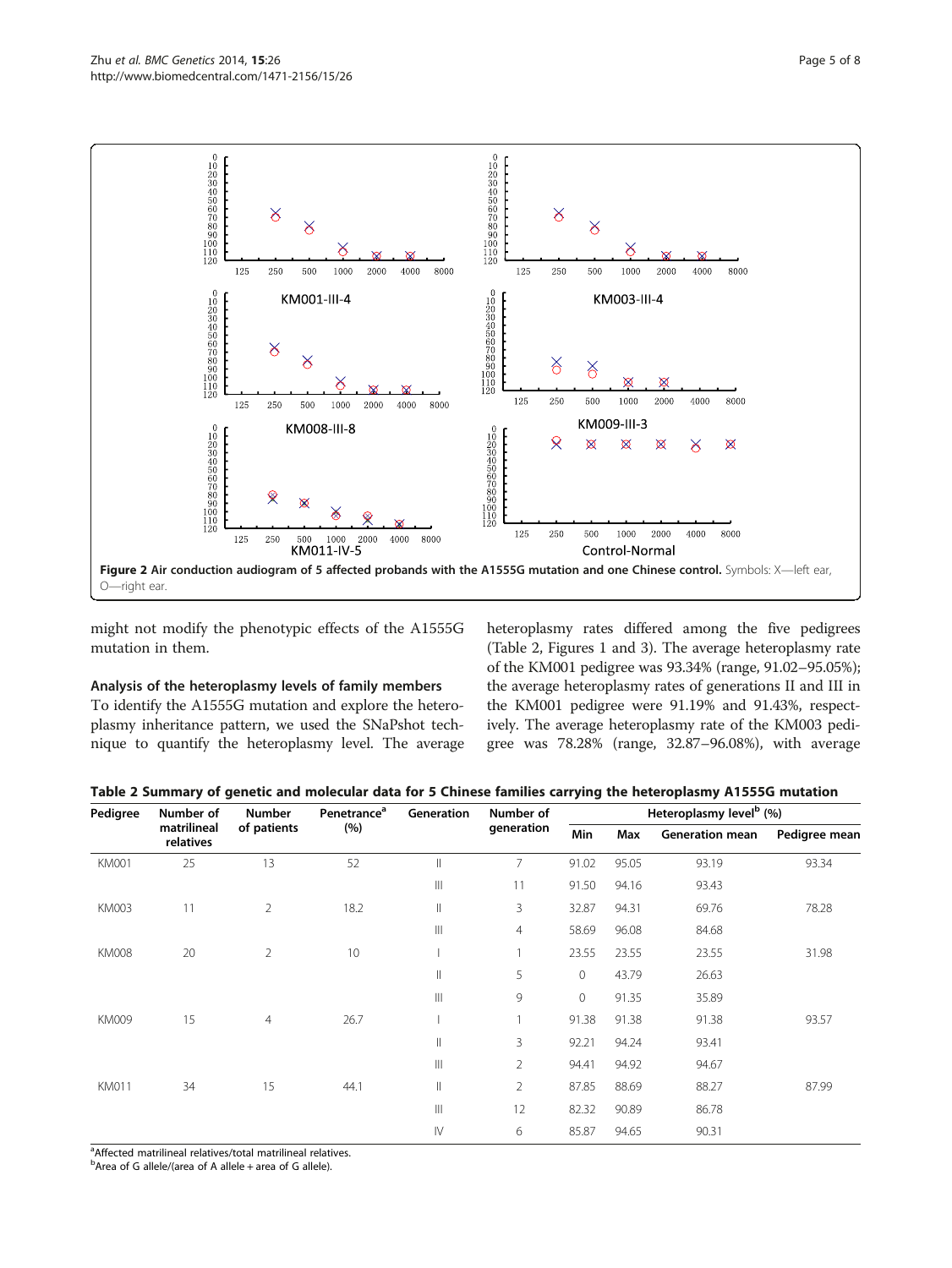<span id="page-5-0"></span>

heteroplasmy rates of 69.76% and 84.68% in generations II and III, respectively. For the KM008 pedigree, the average heteroplasmy rate was 31.98% (range, 0–91.35%), and the average heteroplasmy rates of generations I to III were 23.55%, 26.63%, and 35.89%, respectively. The KM009 pedigree had an average heteroplasmy rate of 93.57% (range, 91.38–94.24%); the average heteroplasmy rates of generations I to III were 91.38%, 93.41%, and 94.67%, respectively. The average heteroplasmy rate of the KM011 pedigree was 87.99% (range, 82.32–94.65%), and the average heteroplasmy rates of generations II to IV were 88.27%, 86.78%, and 90.31%, respectively.

The KM008-III pedigree included four members (KM008-II-3, KM008-III-5, KM008-III-6, and KM008- III-7) with no A1555G mutation based on direct sequencing. The mother of KM008-II-3 was KM008-I-2, whose mtDNA A1555G heteroplasmy rate was 23.55%. The heteroplasmy rates of the brothers and sisters of KM008-II-3 ranged from 24.99–3.79%. The offspring of KM008-II-3 (KM008-III-5, KM008-III-6, and KM008-III-7) had no mtDNA A1555G mutation, like their mother (KM008-II-3), and they all had normal hearing. We did not find any relationship that could explain the increases or decreases in the mtDNA A1555G heteroplasmy levels of the different generations of these five pedigrees.

# Clinical and genetic evaluation of the five pedigrees with the A1555G mutation

To explore the relationship between the clinical features and heteroplasmy levels in the pedigrees, the hearing loss levels of five probands in the five pedigrees, including

KM001-III-4, KM003-III-4, KM008-III-8, KM009-III-3, and KM011-IV-5, and their heteroplasmy levels were analyzed. All five probands had symmetric, profound, slope pattern hearing impairment (Table [1](#page-3-0) and Figure [2](#page-4-0)). Their respective heteroplasmy levels were 93.13, 96.08, 66.76, 94.92, and 94.65%, and the average heteroplasmy levels of the pedigrees were 93.34, 78.28, 31.98, 93.57, and 87.99%, respectively (Table [2](#page-4-0)).

Among individuals, two had mild hearing loss, the average age of them was 42 years, their heteroplasmy levels were 91.02% and 95.05%, with an average of 93.04%. Ten had moderate hearing loss, the average age of these members was 32.6 years, their heteroplasmy levels ranged from 85.19% to 95.01% and averaged 90.36%. Four had severe hearing loss, the average age was 39.5 years, with heteroplasmy levels of 93.47, 94.16, 94.24, and 86.23%, and an average of 92.05%. Another 10 individuals had profound hearing loss, the average age of these 10 members was 25.6 years, their heteroplasmy levels ranged from 66.76% to 96.08% and averaged 88.63%. No regular pattern was identified (Table [1](#page-3-0)).

We also analyzed the percentage of deafness in all maternally related members according to the heteroplasmy level (Figure [1](#page-1-0)). In our pedigrees, four members lacked the mtDNA A1555G mutation (KM008-II-3, KM008-III-5, KM008-III-6, and KM008-III-7); all had normal hearing. Eight members had heteroplasmy levels of <50% (KM003- II-7, KM008-I-2, KM008-II-1, KM008-II-5, KM008-II-6, KM008-II-8, KM008-III-4, and KM008-III-12); they all also had normal hearing. Another four had heteroplasmy levels from 50% to 80% (KM003-III-3, KM008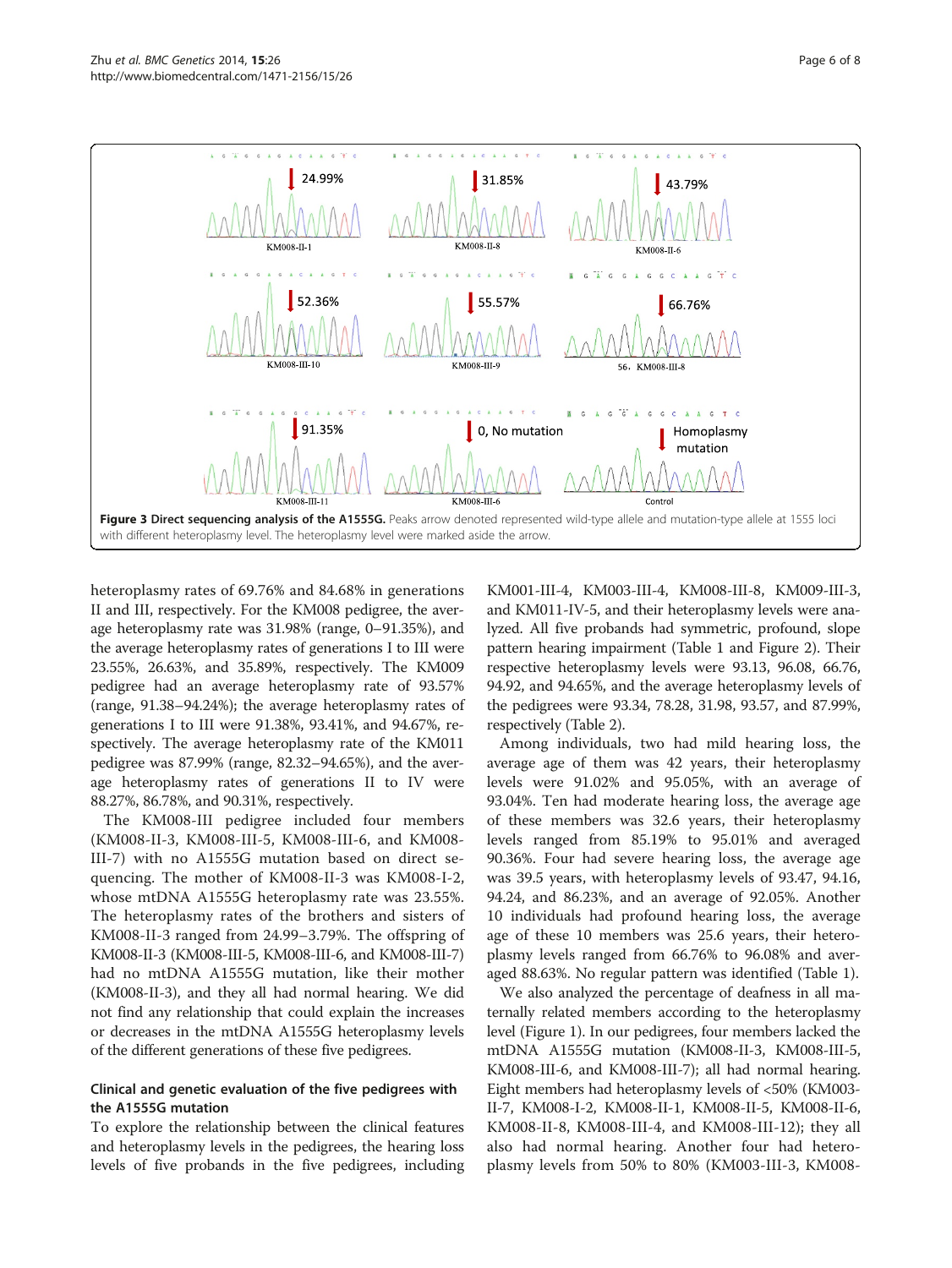III-8 KM008-III-9, and KM008-III-10). Only one (KM008-III-8, with a heteroplasmy level of 66.76%) was deaf, giving a 25% risk for deafness associated with this heteroplasmy level. Seventeen members in the five pedigrees had heteroplasmy levels of 80–90%, eight of whom had deafness for a risk of 47.06%. The heteroplasmy level of the remaining 33 members exceeded 90%, and 19 had deafness, for a risk of 57.58%. Thus, the risk for deafness tended to increase with an increase in the heteroplasmy level.

# **Discussion**

This study examined the clinical, genetic, and molecular characteristics of five Chinese pedigrees with aminoglycosideinduced, non-syndromic hearing impairment associated with the heteroplasmic A1555G mutation and analyzed the levels and inheritance of heteroplasmy for this mutation.

Hearing impairment as the sole clinical phenotype was present only in the maternal lineages of these pedigrees with the A1555G mutation. The hearing impairment phenotype and penetrance varied among the pedigrees, as reported for other pedigrees [\[5](#page-7-0)-[9\]](#page-7-0). In our subjects, the onset age of hearing impairment ranged from younger than 1 year old to 20 years old. The onset of hearing loss was related to the use of aminoglycosides.

The direct sequencing mutation analysis initially revealed the heteroplasmy trait of the A1555G mutation in probands and their pedigrees (Figure [3](#page-5-0)). However, not all individuals showed heteroplasmy by direct sequencing because the mixed peak influenced the results, especially when the heteroplasmy was very low or high. To accurately determine the heteroplasmy level, we used the SNaPshot technique to quantify the heteroplasmy level. This technique is used specifically to genotype single nucleotide polymorphisms (SNPs). According to previous studies, the SNaPshot technique is an accurate, sensitive, flexible, and cost-effective method for examining many mutations or SNPs in one run of the SNaPshot assay [[16](#page-7-0),[17](#page-7-0)]. It is also an accurate, reproducible, and sensitive method for determining heteroplasmic mtDNA mutations in different tissues, and it is a promising system for use in the pre- and postnatal diagnosis of mtDNA-associated disorders [\[18](#page-7-0)]. In the present study, the heteroplasmy level could be calculated reliably using the SNaPshot technique, which provides a technical platform for the quantitative detection of the mtDNA A1555G mutation.

We identified variable transmission of heteroplasmy across different generations in the five Chinese pedigrees. Within each pedigree, the heteroplasmy level differed among individuals and among generations. This may be explained by the peculiarities of mtDNA, i.e., different mutation loads can occur in different family members with mitotic segregation in a cell [\[19\]](#page-7-0). Although the

average heteroplasmy tended to increase in generations, except generation III of KM011, there was no observed tendency for an increase or decrease across individuals, not only from mothers to children but also in siblings. For example, the heteroplasmy level of KM003-II-1 was 82.10%, that of her son KM003-III-2 was 90.16%, and that of the other son was 58.69% (Figure [1\)](#page-1-0). In the KM008 pedigree, four members (KM008-II-3, KM008- III-5, KM008-III-6, and KM008-III-7) had no mutation at all. The mother of KM008-II-3 was KM008-I-2, whose heteroplasmy rate was 23.55%. KM008-II-3 did not inherit any A1555G mutation, and all her offspring lacked the mtDNA A1555G mutation (KM008-III-5, KM008-III-6, and KM008-III-7) and had normal hearing. This phenomenon may be attributable to the socalled "mitochondrial bottleneck" and "random allocation" [[20](#page-7-0),[21](#page-7-0)], meaning that a small number of mutated mtDNA molecules become the founders for the offspring's mtDNA when mitosis takes place. When the number of segregating units (groups of clonal mtDNA that co-segregate) that become the mtDNA founders of the embryo is small, large fluctuations in heteroplasmy may occur in a single generation.

To explore the relationship between clinical features and genetic backgrounds, we analyzed the auditory threshold of hearing loss and heteroplasmy level of the mtDNA A1555G mutation within pedigrees and among members, as well as the percentage of all maternally related members with deafness according to different heteroplasmy levels. The analysis indicated that the risk for deafness increased with an increase in the heteroplasmy level. The risk for deafness was 0 for members with heteroplasmy levels <50%, 25% for members with heteroplasmy levels from 50–80%, 47.06% for members with heteroplasmy levels from 80–90%, and 57.58% for members with heteroplasmy levels exceeding 90%. In this heredity mitochondrial trait, there was a threshold effect regarding the onset of disease. In our study, all subjects with heteroplasmy levels <50% had normal hearing, and 25% of the subjects with heteroplasmy levels between 50–80% had hearing loss. This implies that the heteroplasmy level of the mtDNA A1555G mutation must exceed 50% to cause the hearing-loss phenotype. Further functional studies should confirm this. Given that the risk for deafness increased with the heteroplasmy level, the heteroplasmy level may influence the penetrance of deafness related to the mtDNA A1555G mutation, as seen with other factors, including ethnic background, environment, aminoglycoside use, nuclear genes, mitochondrial haplotypes/variants, and the threshold effect [[5](#page-7-0)-[9\]](#page-7-0).

Based on our data, the homoplasmy variation, including that for the A1555G mutation, is transmitted stably in all maternal lineages of a pedigree based on mitochondrial maternal hereditary; however, the heteroplasmy variation